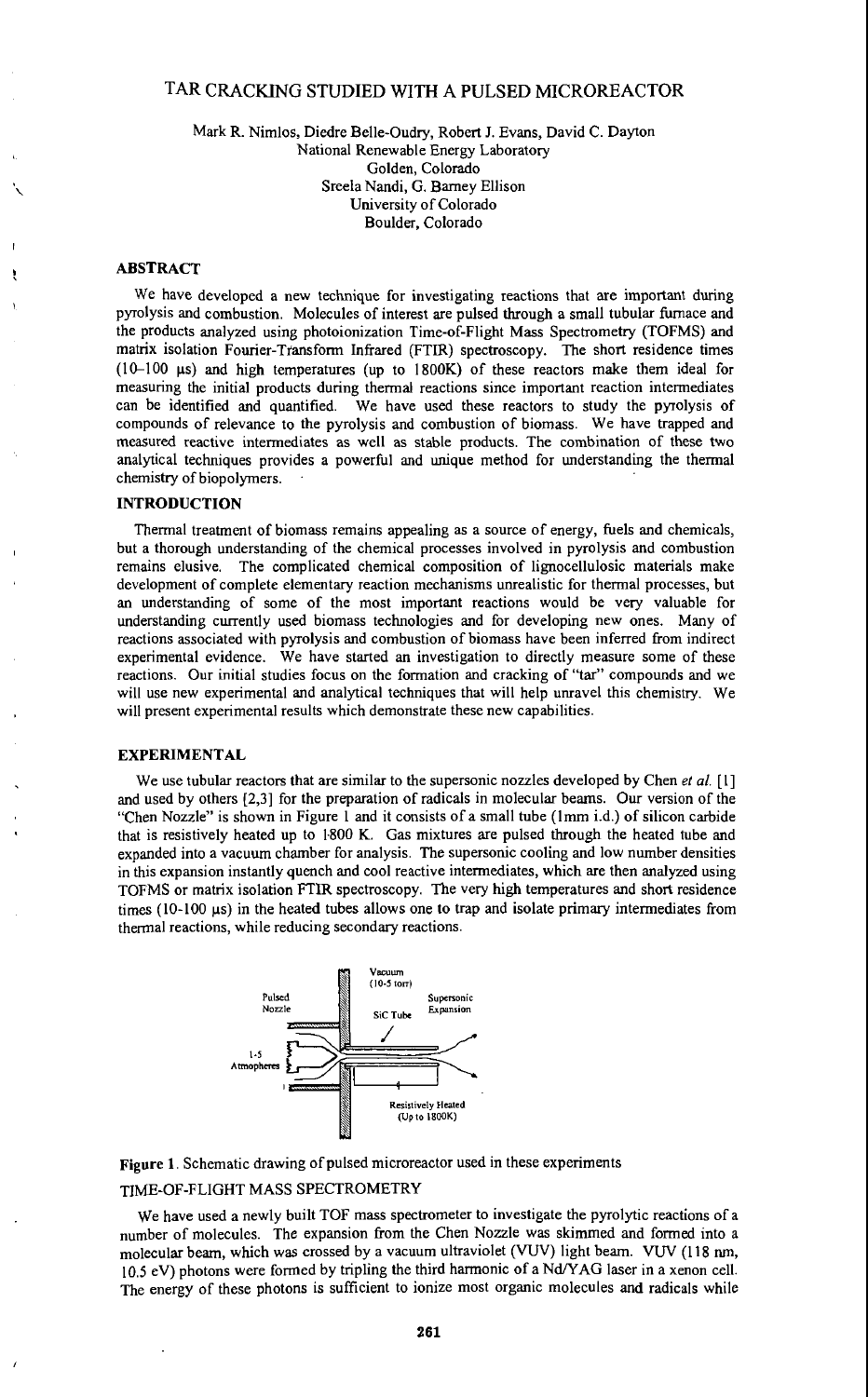reducing ion fragmentation relative to electron impact ionization. **As** an example, consider Figure 2. This figure shows the TOF mass spectrum of the products from the pyrolysis of furan in our Chen Nozzle (top) compared to the mass spectra obtained from a molecular beam mass spectrometer (MBMS). As can be seen, fragmentation is lower for the TOFMS even when the MBMS is **run** at an electron impact energy of **18** eV. TOFMS is also very sensitive (detection limits down **to IO** ppb) and capable of high resolution. Figure **3** compares the mass resolution of peaks from the pyrolysis furan using TOF and quadrupole MBMS. TOF peak widths are about 0.06 *AMU,* while peak widths are about 0.7 *AMU* for quadrupole. The high resolution, **low**  fragmentation and high sensitivity make TOFMS ideal for identifying pyrolysis products.



**Figure 2** Mass spectra of the pyrolysis products of furan. The top spectrum shows the products from pyrolysis in a Chen Nozzle while the bottom two spectra show products from a heated flow tube reactor (1 cm i.d.,  $\sim$ 1 sec. residence time,750 °C).



**Figure 3 Mass** spectra of the pyrolysis products of furan showing the superior mass resolution of the TOFMS (top) relative to the quadrupole MBMS (bottom).

**We** measured the pyrolysis TOF mass spectra of a number of different compounds using the Chen Nozzle. **As an** initial test of the Chen Nozzle, we pyrolyzed ethyl acetate and used the TOFMS to identify the well known products, ethylene and acetic acid[4]. **We** have also measured the products obtained from the pyrolysis of allyl bromide and allyl iodide. Our preliminary TOF mass spectra of allyl bromide and its pyrolysis products are shown in Figure **4.**  The middle spectrum in this figure shows that the pyrolysis of allyl bromide in the Chen Nozzle produces primarily allyl radical. This demonstrates that we can **use** this reactor to measure primary pyrolysis products such as radicals. When we conduct pyrolysis experiments using a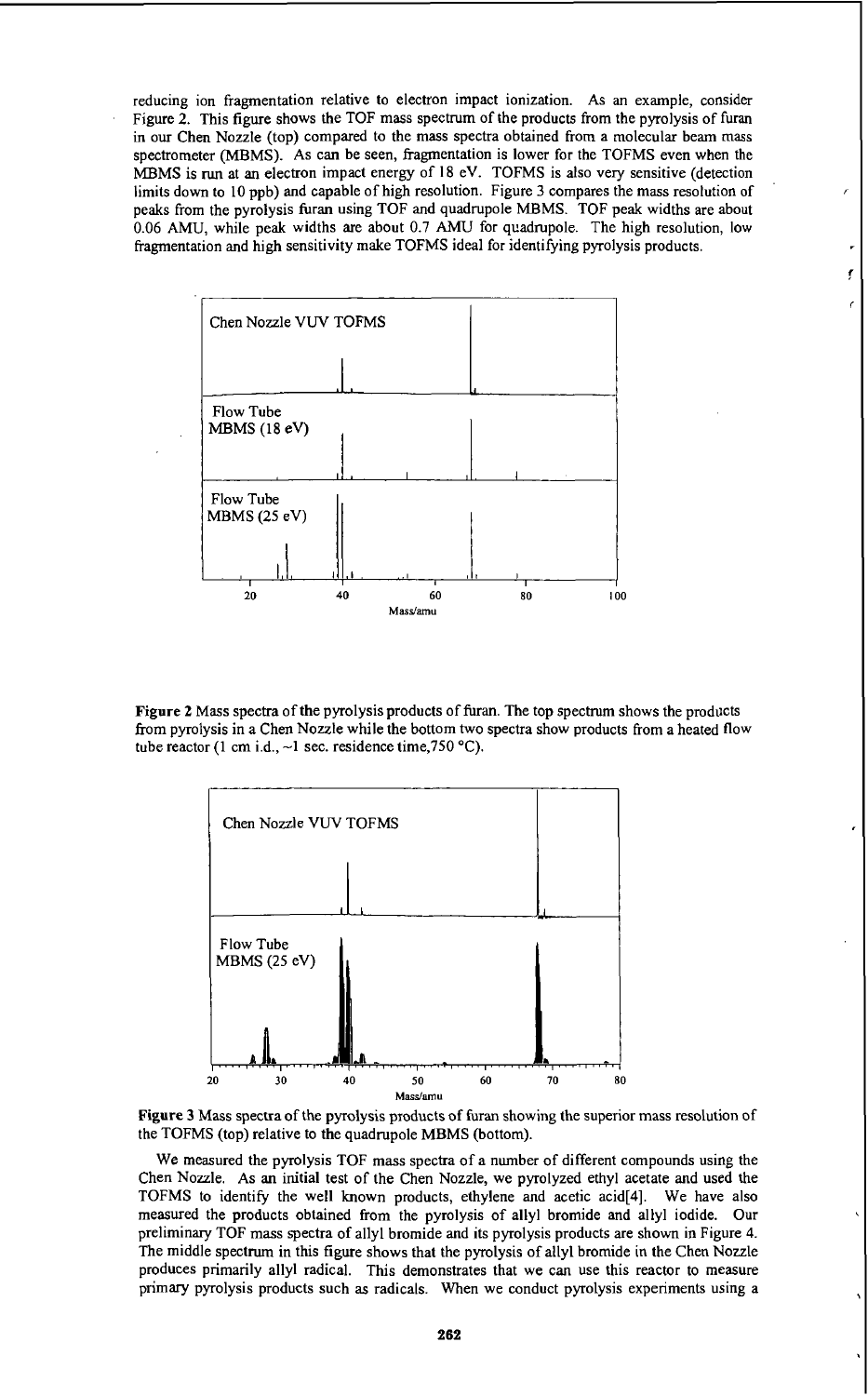conventional flow tube reactor (1 cm diameter quartz tube heated to 500-800 °C, 100-1000 ms residence times) we only detect stable products that result from the reaction of ally radical. The spectrum at the top of Figure 4 shows the products produced when allyl bromide is heated above 1500 **K** (the exact temperatures could not be measured) in the Chen Nozzle. The products identified in this spectrum are similar to what is seen in conventional flow tubes. This demonstrates that the Chen Nozzle can also be used to study the thermal decomposition of reactive intermediates and bimolecular reactions.



**Figure 4** The products from the pyrolysis of allyl bromide in a Chen Nozzle

#### MATRIX ISOLATION ANALYSIS

 $\mathbf{v}$ 

While mass spectrometry is a powerful technique for identifying products from thermal reactions, it suffers from its inability to distinguish isomcrs and from its difficulty with quantitative analysis. Thus, we have developed experimental hardware that allows **us** to trap the pyrolysis products from a Chen Nozzle in an argon matrix. The compound of interest is diluted in argon and passed through our Chen Nozzle and the products are deposited on a cold (12K) Csl window. Identification of the pyrolysis products is then carried out using FTIR spectroscopy.

Figures *5* show some results for the pyrolysis of ally iodide. The products from allyl iodide should be the same as those from allyl bromide, but the iodide requires a lower pyrolysis temperature. The matrix isolation spectrum shown in Figure 5 is obtained by subtracting our any residual allyl iodide and clearly shows the formation of allyl radical, allene, ethylene and acetylene. These peak assignments are made based upon the literature assignments of matrix isolation spectra *[5-8].* The matrix results are consistent with the TOFMS results and demonstrate that matrix isolation spectroscopy is ideal for unambiguous product identification

## THE PYROLYSIS OF FURAN

Furan was initially chosen as a model compound because it is known to be an important intermediate in the pyrolysis and combustion of biopolymers **[9].** Figure 6 shows the TOF mass spectra resulting from the pyrolysis or furan in our Chen Nozzle. Our TOFMS measurements agree qualitatively with those reported in the literature [10,11]. As with allyl bromide, higher temperature allows the measurement of products from secondary, bimolecular reactions.

Matrix isolation FTIR spectroscopy was used to identify the molecular structure of the compounds products identified by TOFMS. The preliminary results from this experiment are shown in Figure 7. The bottom spectrum shows portions of the furan spectrum when the Chen Nozzle is unheated, while the top shows the spectrum when the nozzle is heated to approximately 1400 K. As can be seen, the matrix isolation technique can differentiate between methyl acetylene, allene and cyclopropene, all of which have the same mass and so are indistinguishable with TOFMS. Thus, both the allyl bromide and the furan example demonstrate the complimentary and consistent nature and matrix isolation FTIR and TOFMS.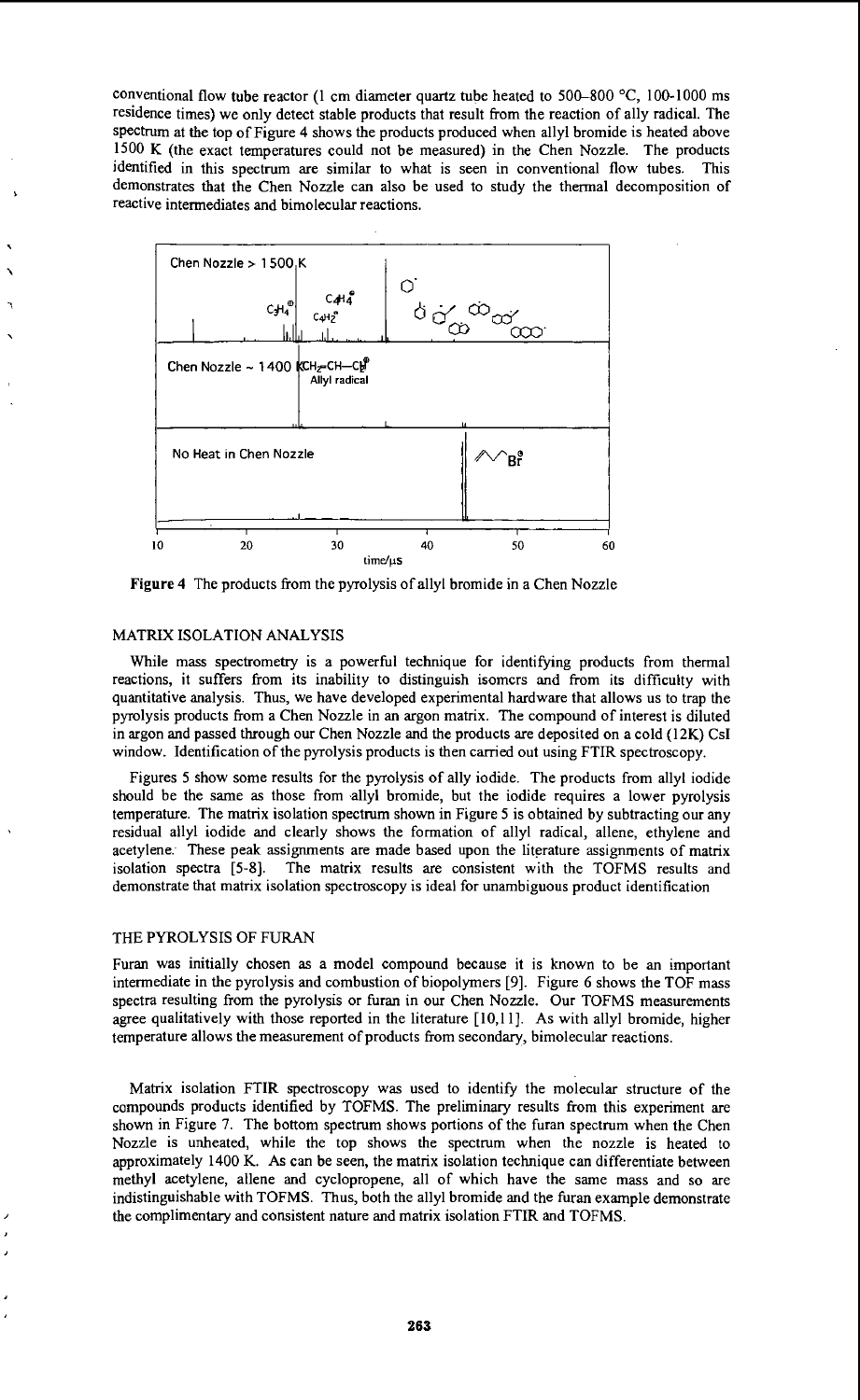

Figure **5** Matrix isolation FTIR spectrum of the products obtained from the pyrolysis of allyl iodide in a Chen Nozzle. Allyl radical ( $CH_2=CH-CH_2$ <sup>o</sup>), allene ( $CH_2=CH_2$ ), ethylene  $(CH<sub>2</sub>=CH<sub>2</sub>)$ , and acetylene (CH=CH) are identified in the spectrum





**Figure 6** TOF mass spectra of the products of pyrolysis of furan in a Chen Nozzle **(top** and middle) compared to the TOF mass spectrum of furan (bottom).

Earlier studies of the pyrolysis of furan are consistent with our results in that allene, methyl acetylene, acetylene and ketene are reported as primary pyrolysis products. Our possible observation of cyclopropene is unique but consistent with proposed mechanisms. In the mechanisms proposed in the literature **[l I],** the first step in the destruction of furan is the breaking of the C-0 bond in the ring:



It is unclear how much energy would be required to break this bond. Typically, ether C-O bonds are weak **(82** kcal/mol) **[12],** but aromatic stabilization energy will be sacrificed, though some stabilization energy will be regained in the resulting diradical. *An* alternative mechanism involving the attack of **furan** by hydrogen atoms is shown in Scheme I. Hydrogen atom is reformed in each branch of the mechanism, making the reaction catalytic. This could account **for**  the low observed Arrhenius activation energy **(78** kcalmol) **[6,7].** Hydrogen atom could be formed by the rupture of the C-H bond. The bond dissociation energy **for** this bond has not been measured though our *ab initio* calculations give a value **of 118** kcal/mol.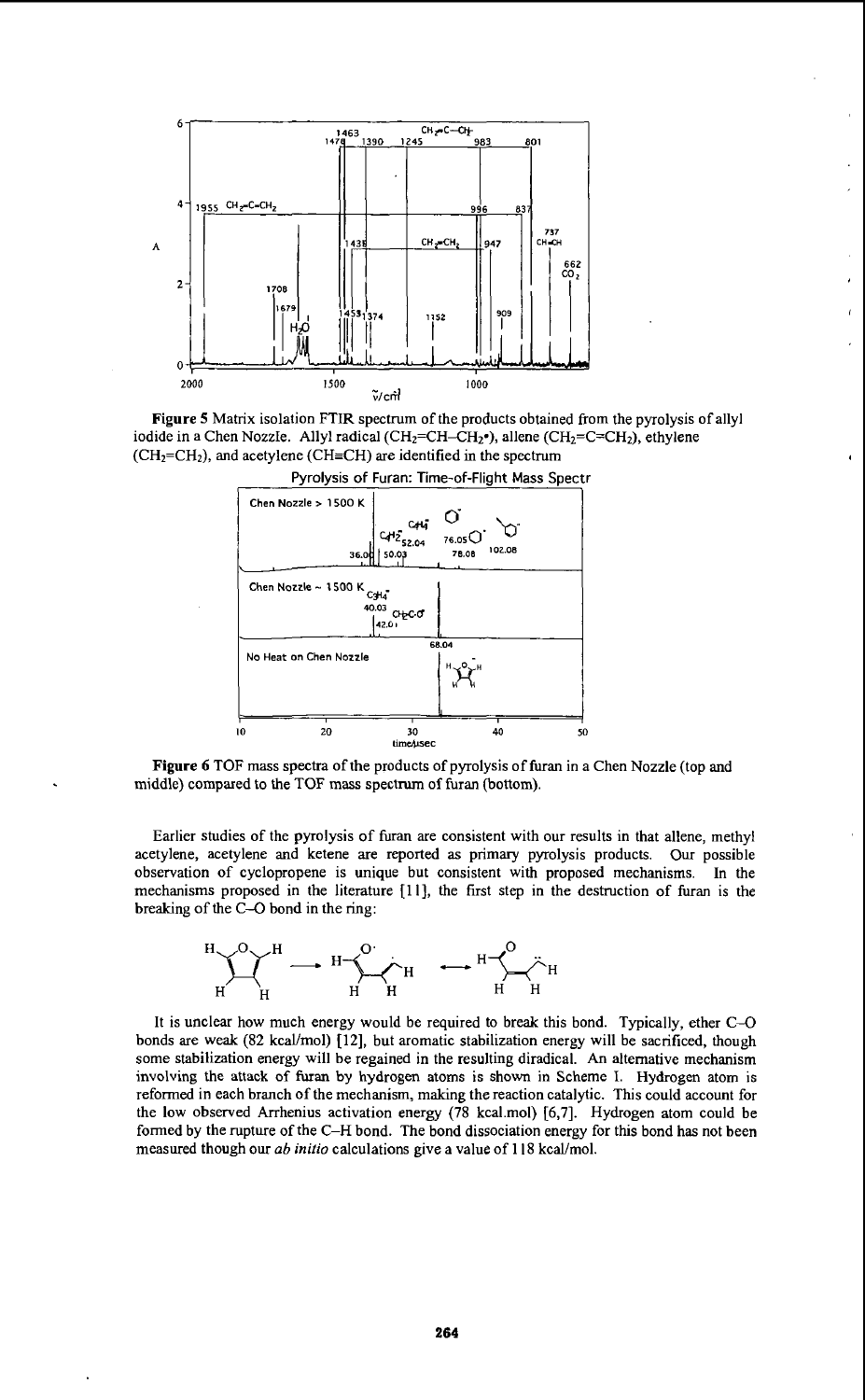



**Scheme** I: **Mechanism** for Furan **Decomposition** 



Termination:  $H + H \rightarrow 2H$ 

f